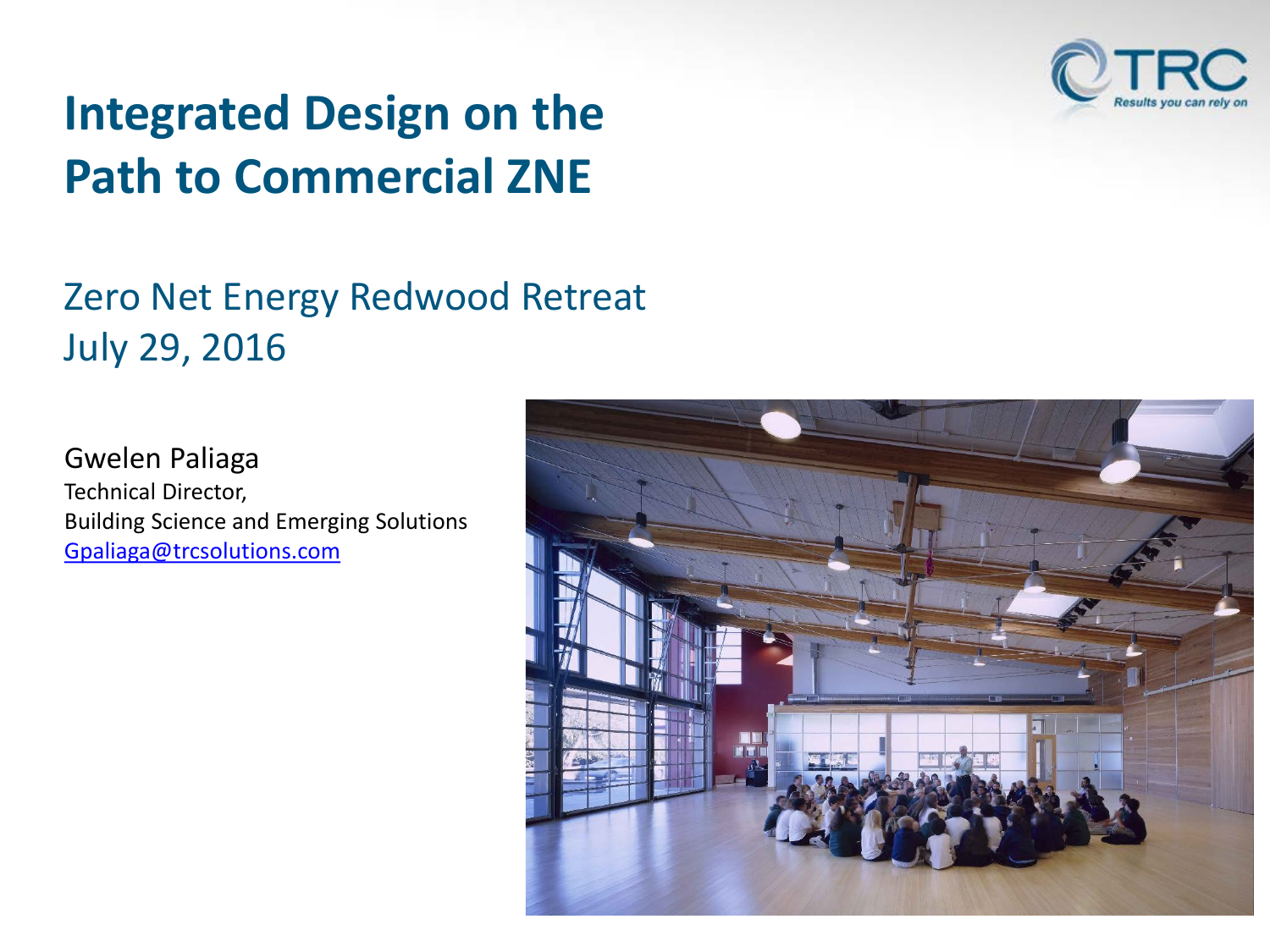

# **Outline and Key Concepts**

- My background: Research  $\rightarrow$  Practice  $\rightarrow$  Policy
	- MS Building Science, UCB
	- 10+ years commercial building mechanical design & whole building energy analysis, Taylor Engineering
	- Recently switched focus to policy and the market adoption challenge: Emerging Solutions and Codes and Standards, TRC
- Key Concepts
	- Advanced practices can inform policy
	- Achieving deep efficiency cost effectively requires a different process and integrated design is important
		- life cycle cost analysis
		- cost optimization
	- Challenging to accelerate market adoption of advanced practices
- Presentation Outline
	- Examples projects from my design experience
	- Results from a PG&E funded study of 29 advanced buildings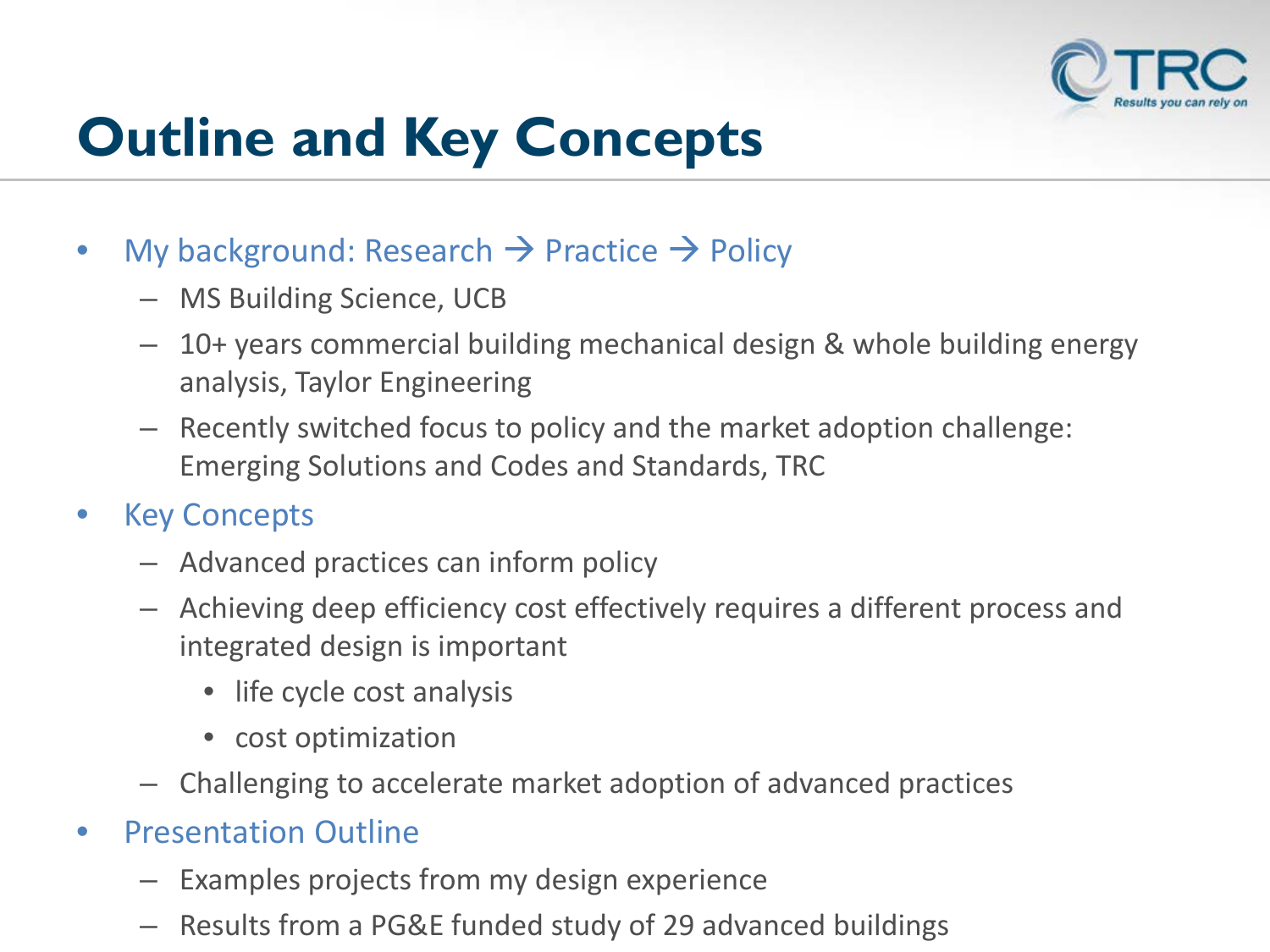## **Orinda City Hall**

12,000 ft2 LEED Gold



#### Mixed-mode

- Natural ventilation
- HVAC
- Controls integration with occupant communication ("open windows" light)

#### Compressorless cooling

- Direct-Indirect evaporative cooling
- Required peak load reduction
- Required occupant based comfort solution

#### Peak Load Reduction

- Aggressive solar shading
- Reduced computer loads

#### Occupant comfort

- Ceiling fans provide 4°F cooling
- Personal control (fans & windows)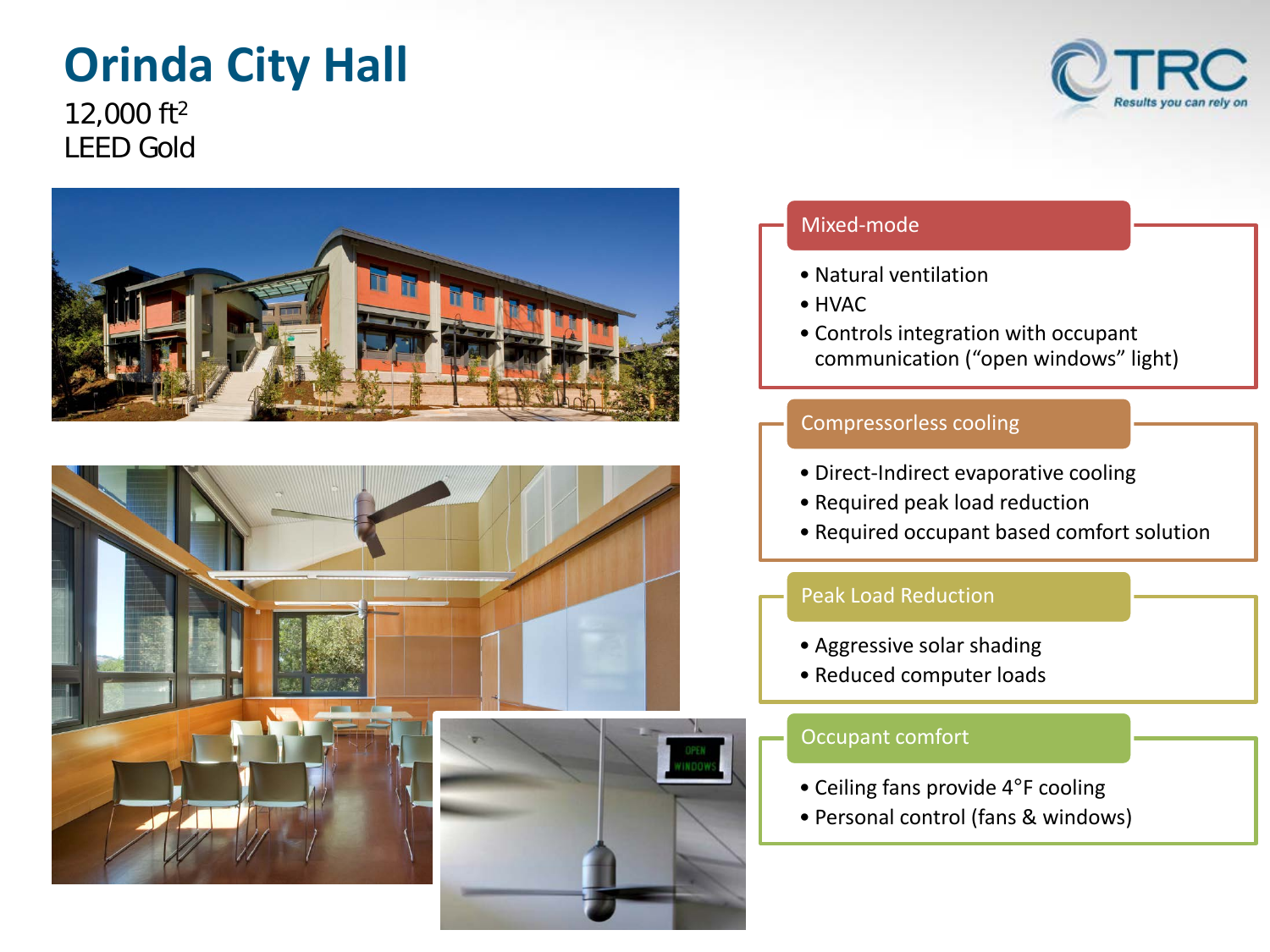

### **Chartwell School**



- **Private School for children with language learning challenges**
- **Superior learning environment**
- **LEED Platinum**
- **EXECO net electricity**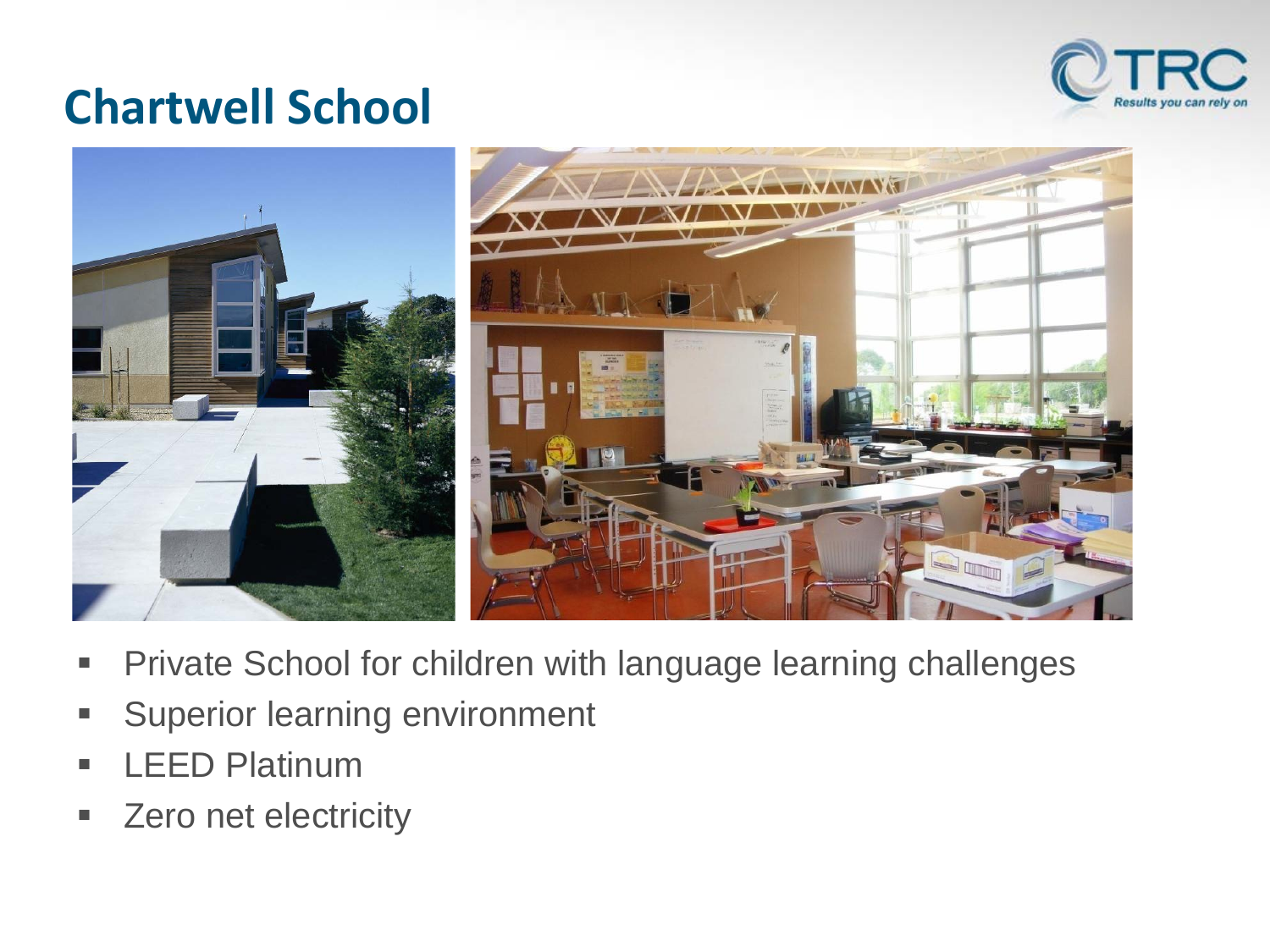# **Chartwell School Life Cycle Cost Analysis**



| Run        | <b>Description</b>                                   | <b>Life Cycle</b><br>Cost | <b>Life Cycle</b><br>Rank | <b>Life Cycle</b><br><b>Cost Difference</b> |
|------------|------------------------------------------------------|---------------------------|---------------------------|---------------------------------------------|
|            |                                                      | [present dollars]         |                           | [compared to                                |
|            |                                                      |                           |                           | base case]                                  |
| 0A         | <b>Base Case</b>                                     | \$301,094                 | 8                         |                                             |
| 0B         | <b>Base Case - Electricity Neutral</b>               | \$375,640                 | 10                        | \$74,546                                    |
| OC         | Base Case - Energy Neutral                           | \$469,140                 | 14                        | \$168,046                                   |
| 1A         | Worse Opaque Envelope                                | \$305,387                 | 9                         | \$4,293                                     |
| 2A         | <b>Better Opaque Envelope</b>                        | \$300,362                 | 5                         | (\$732)                                     |
| 3A         | <b>Worse Glazing</b>                                 | \$300,767                 | 6                         | (\$328)                                     |
| 4A         | <b>Better Glazing</b>                                | \$301,046                 | 7                         | (\$48)                                      |
| 5A         | Daylighting                                          | \$236,260                 |                           | (\$64, 834)                                 |
| 5B         | Daylighting - Electricity Neutral                    | \$278,372                 | 2                         | (\$22,723)                                  |
| 5C         | Daylighting - Energy Neutral                         | \$393,872                 | 12                        | \$92,777                                    |
| 6B         | Daylighting + Classroom ERV - Electricity Neutral    | \$298,895                 | 4                         | (\$2,199)                                   |
| 6C         | Daylighting + Classroom ERV - Energy Neutral         | \$408,895                 | 13                        | \$107,801                                   |
| $\vert$ 7B | Daylighting + Multipurpose ERV - Electricity Neutral | \$293,174                 | 3                         | (\$7,921)                                   |
| 7C         | Daylighting + Multipurpose ERV - Energy Neutral      | \$386,674                 | 11                        | \$85,579                                    |

| <b>General Analysis Parameters</b> | <b>Annual Escalation Rates</b> |                                 |              |                |  |
|------------------------------------|--------------------------------|---------------------------------|--------------|----------------|--|
| Study Life                         | 25 years                       |                                 | Nominal      | Real           |  |
| <b>General Inflation Rate</b>      | 2.0%                           | Maintenance<br><b>Materials</b> | 2.5%<br>2.5% | 0.49%<br>0.49% |  |
| Owner Discount Rate (Nominal)      | 6.0%                           | Fuel                            | 3.5%         | 1.47%          |  |
| <b>Real Discount Rate</b>          | 3.9%                           | Electricity                     | 3.5%         | 1.47%          |  |
|                                    |                                |                                 |              |                |  |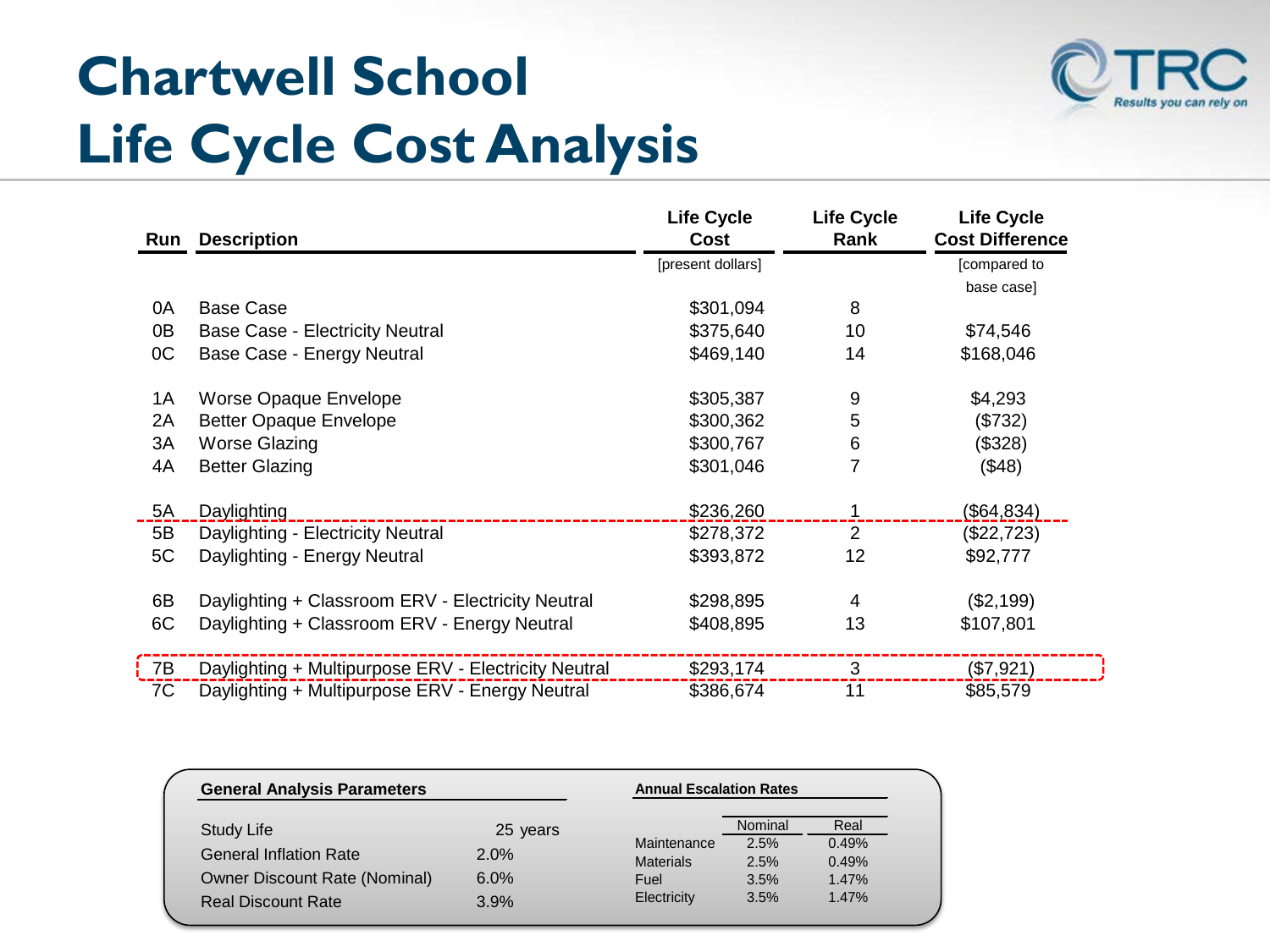# **Stanford Green Dorm Feasibility Study**





- Zero Carbon
- Closed Water Cycle
- Optimizing Material Resources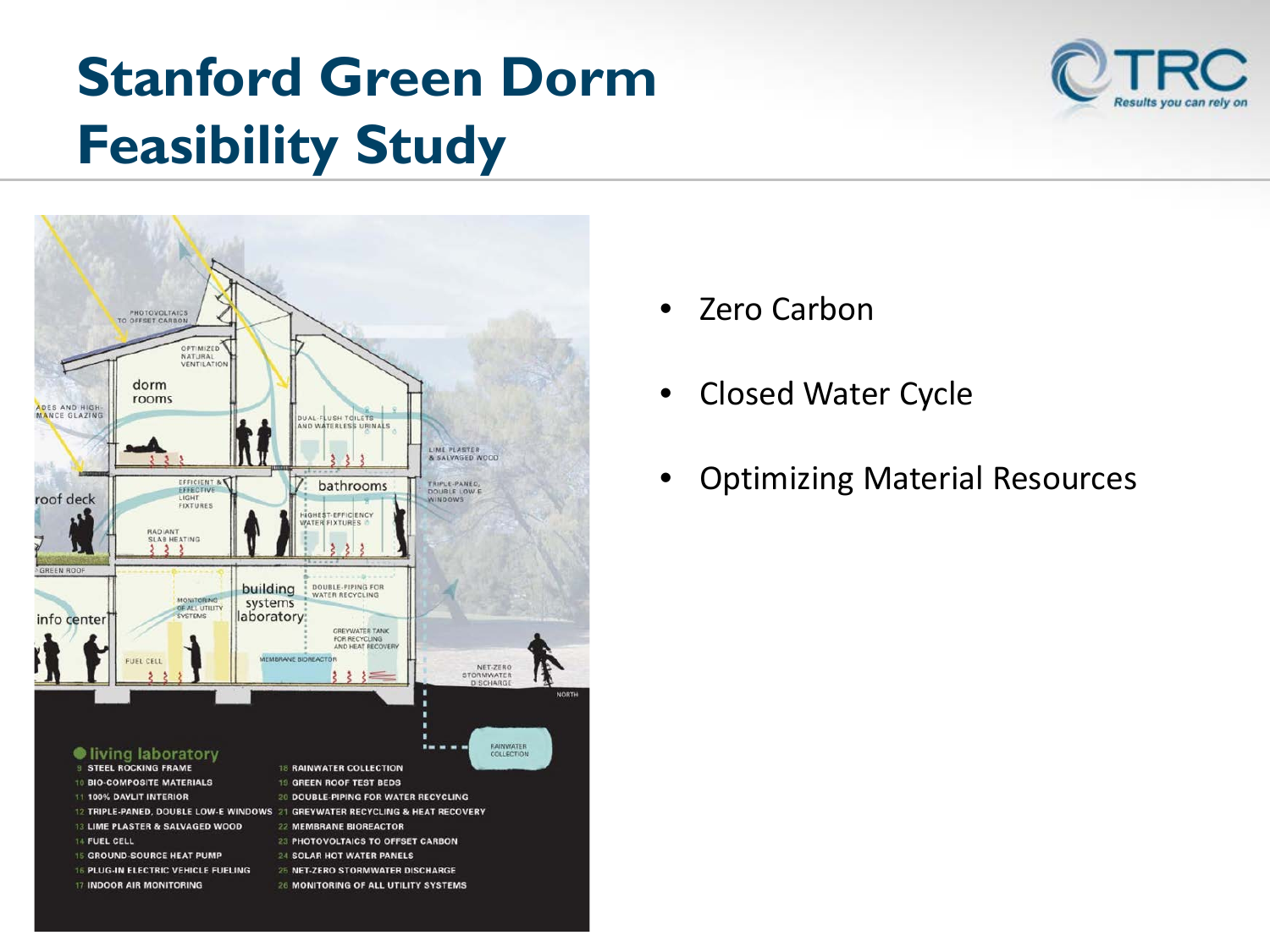# **Stanford Green Dorm Life Cycle Cost Analysis**





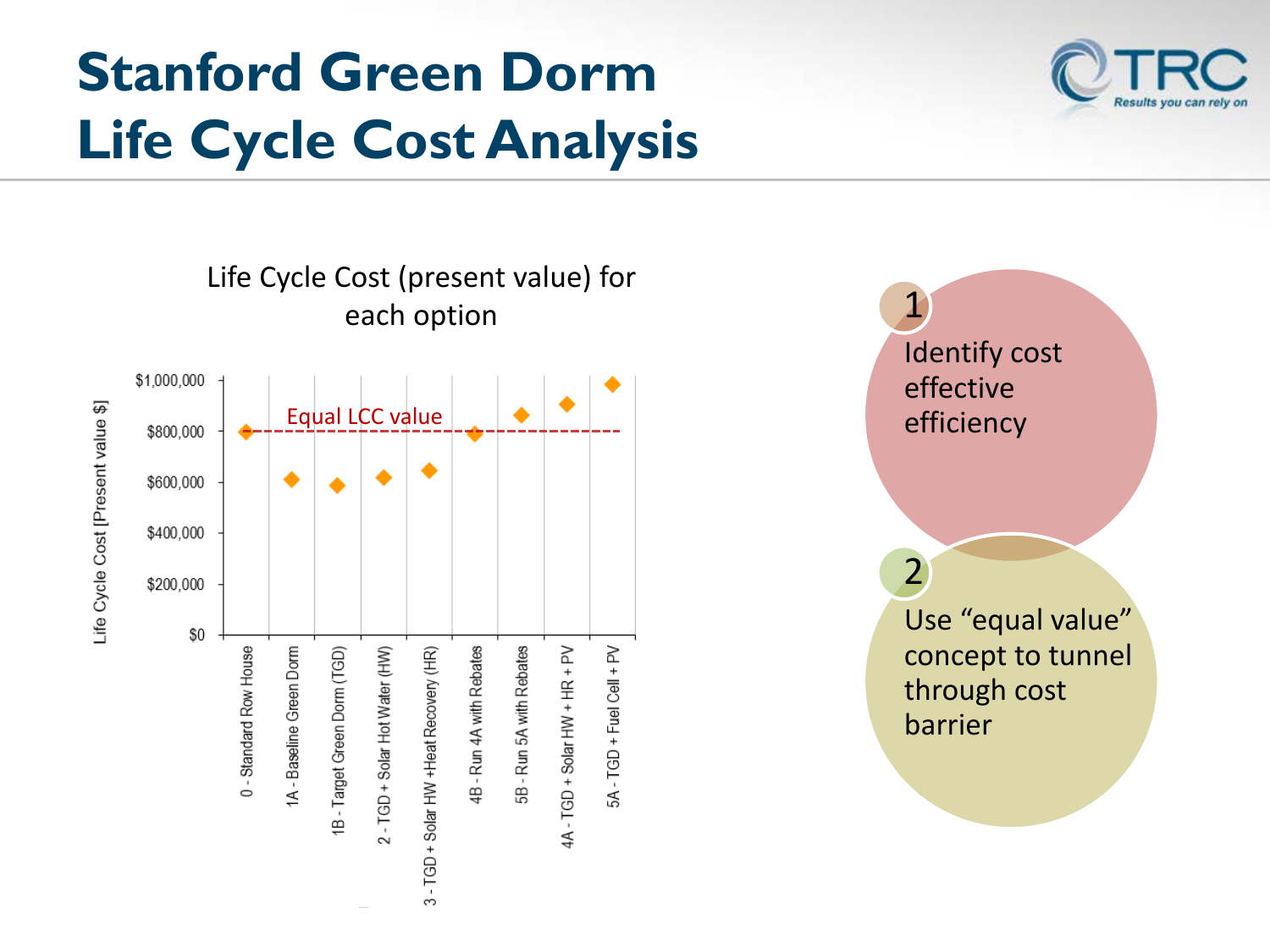

## **Advanced Building Characteristics Study**

*More result in ACEEE Summer Study 2016 Proceedings Funded by PG&E Codes and Standards*

- **Purpose** 
	- Use market to guide policy & research
	- Identify advanced features/strategies in ZNE & near ZNE commercial buildings
	- Identify barriers and opportunities
- **Outcomes** 
	- Catalog measures and integrated design packages (IDP)
	- Recommend opportunities for emerging technology research, incentive programs, and code readiness

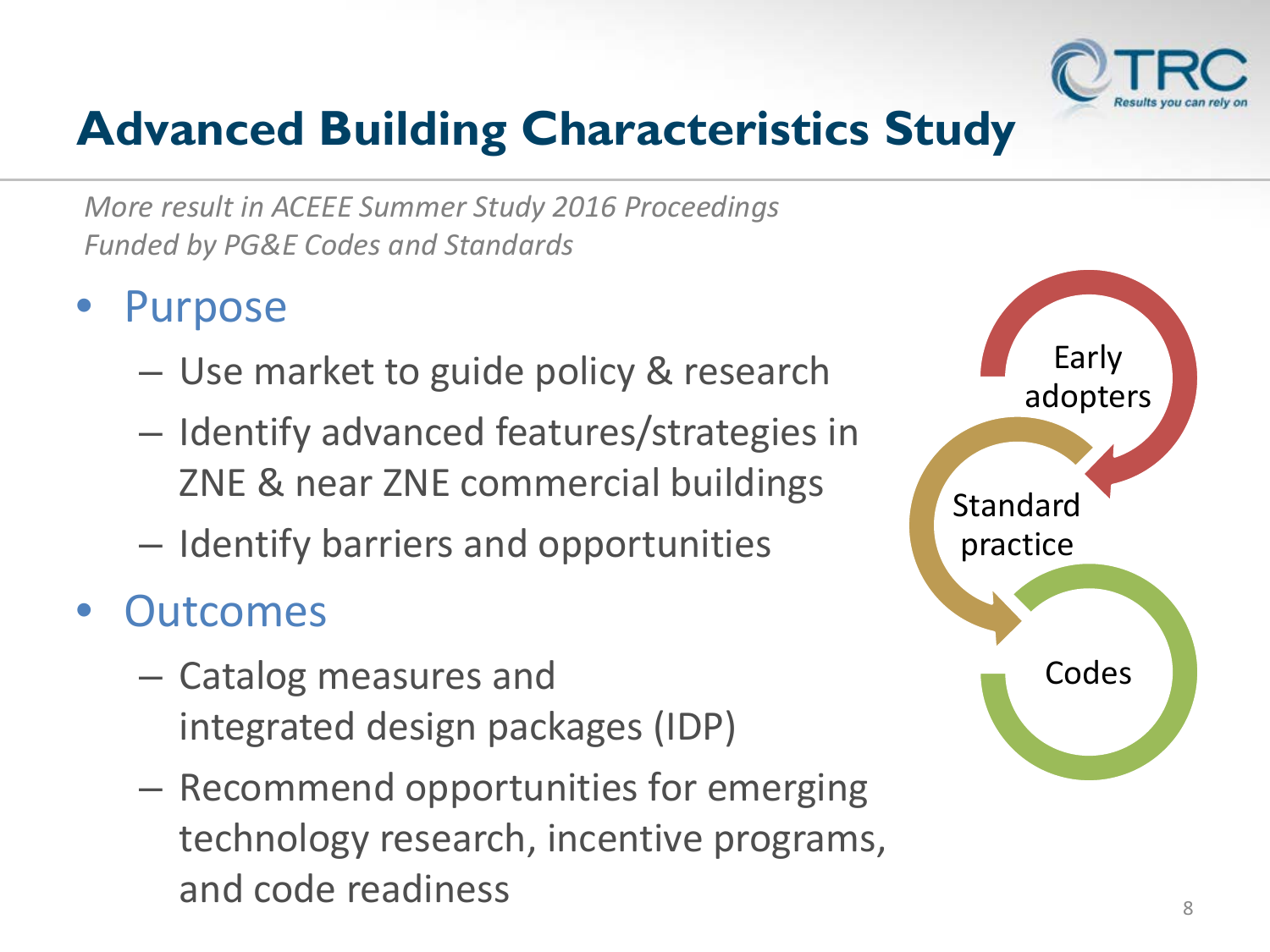

# **Advanced Building Surveyed**

29 California buildings with ZNE or near-ZNE goal - average modeled EUI < 40 kBtu/ft<sup>2</sup> 39 interviews: engineer, architect, contractor, owner Review models and design drawings



*Study limitation: Focused on leaders pushing the envelope. Small sample size.*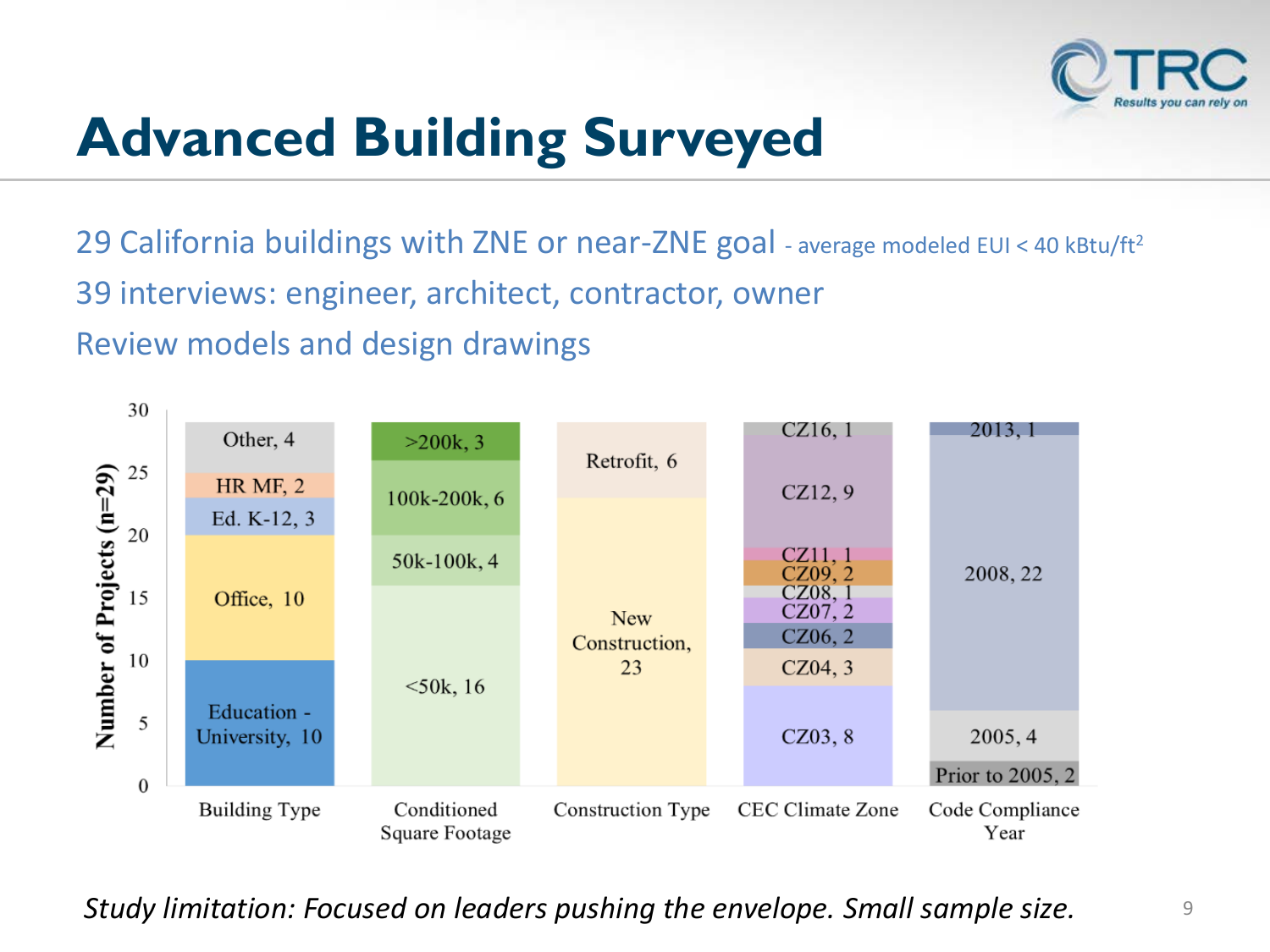## **Key Themes**



### Passive/Radiant

- Passive Cooling
- •Daylighting
- Radiant Cooling

### Controls, Cx

- "Nexus of energy performance"
- Integration
- Performance targets

### Integrated Design

- package performs better than the sum of the parts
- Increase cost effectiveness

### Load Reduction

- Enables passive/radiant
- Solar & plug load reduction

#### Occupant Centric Solutions

- *"provide service for the occupant rather than the building"*
- Addresses variability of passive systems & enables mixed-mode
- Ceiling/desk fans, task-ambient lighting, operable windows, etc.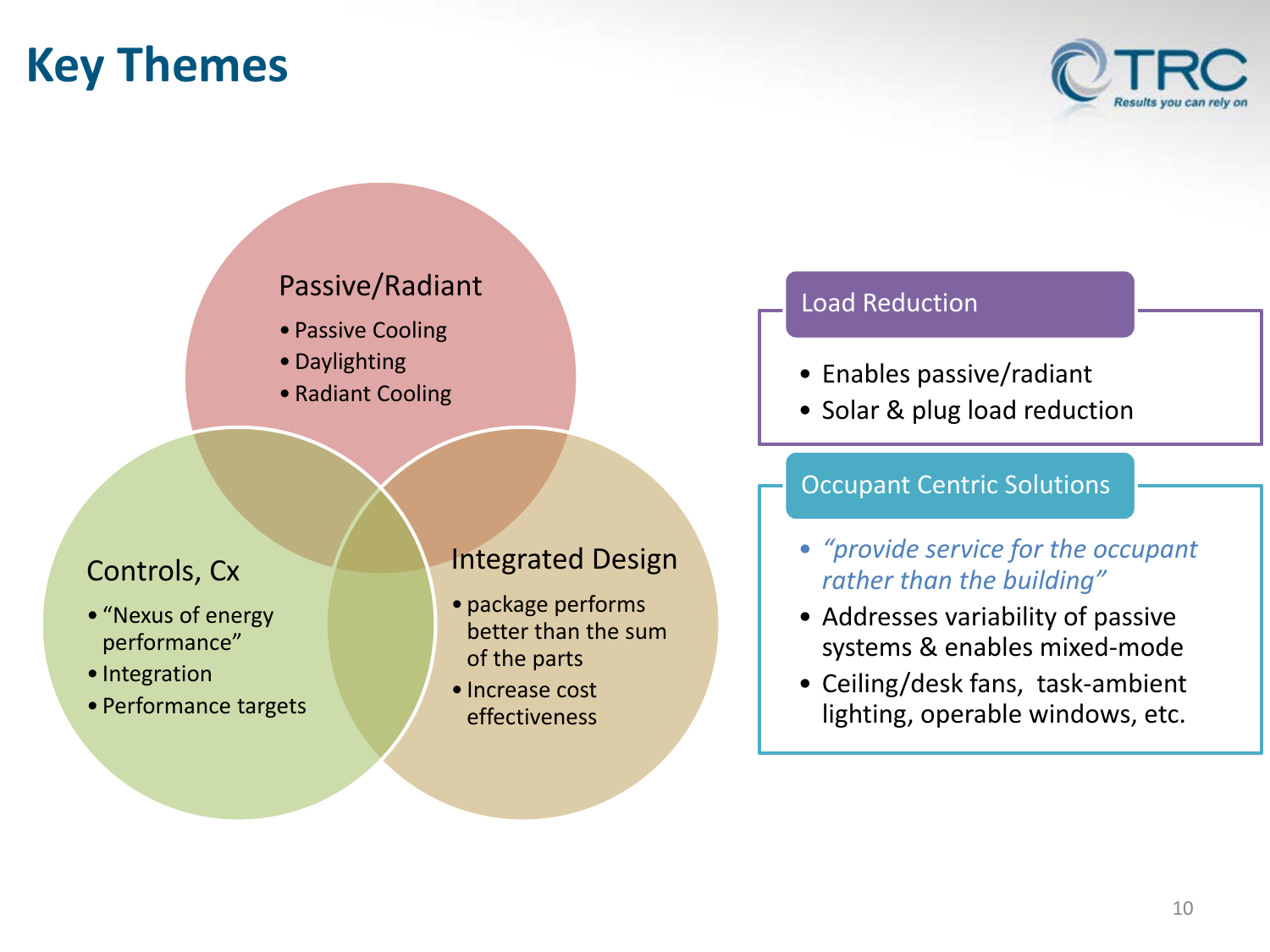

# **Integrated Design Packages (IDPs)**

### **Passive (natural) and Mixed-Mode Cooling IDPs (n=18)**

### Common Essential Elements Alternatives/Variations

- solar control
- reduce plug load
- mass
- ceiling fans

### **Radiant Cooling IDPs (n=11)**

### Common Essential Elements Alternatives/Variations

- Solar control
- Reduce plug loads
- Evap cooled water (compressorless)

- night pre-cooling
- automated window or louver
- narrow floor plate

- Mixed-mode: Passive cooling+Radiant
- Ceiling fans
- Thermal energy storage
- Night pre-cooling
- Heat pump (bay water, geothermal)

### **Daylighting and Lighting Controls IDPs (n=27)**

### Common Essential Elements Alternatives/Variations

- Solar control
- Light shelves or clerestories
- High efficacy lighting
- Controls

- Occupant response controls
- Skylights
- Narrow floor plate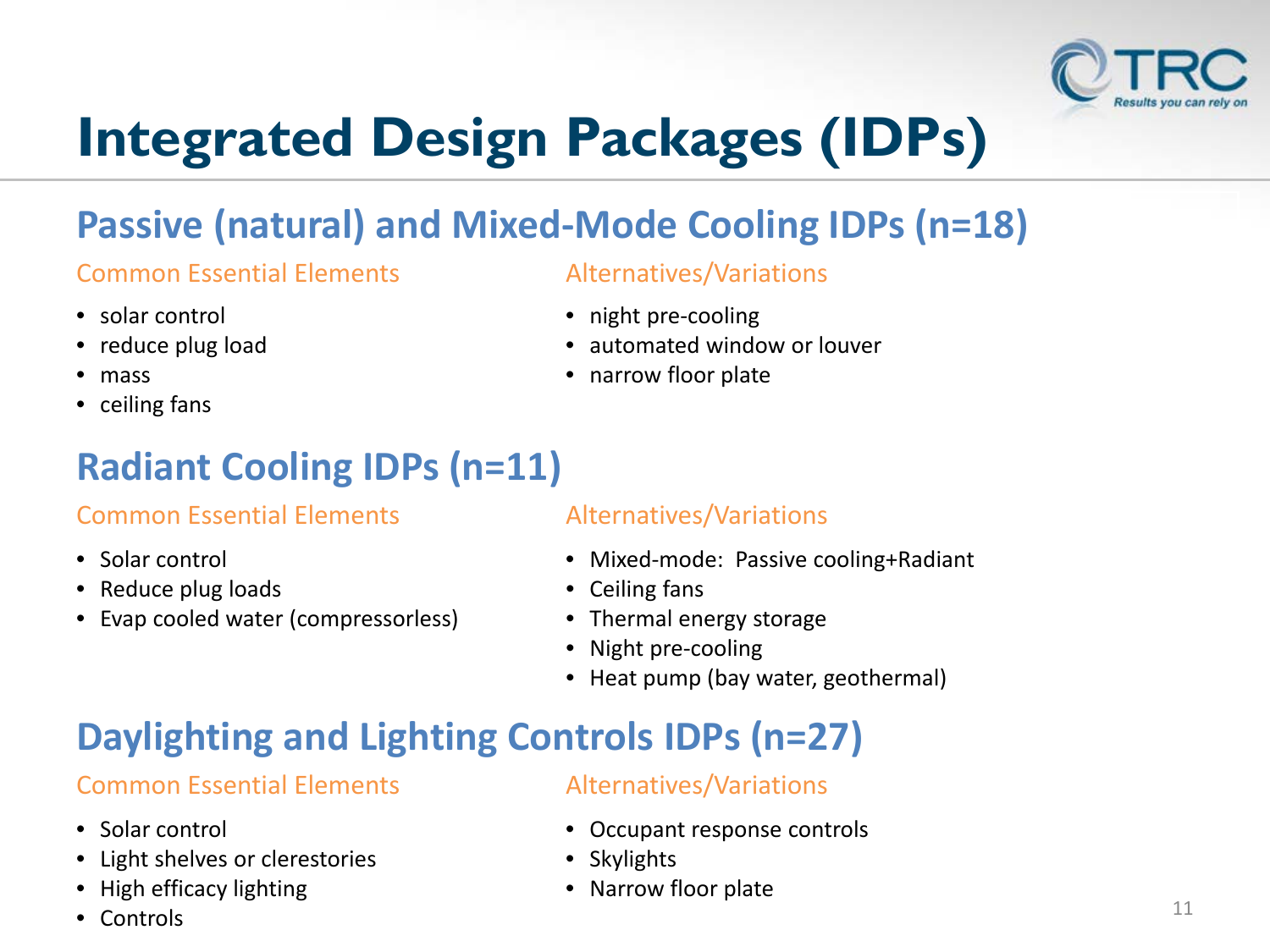

# **Barriers and Opportunities**

- Knowledge gaps:
	- Engineering fundamentals
	- Design tools to decrease transaction cost and risk
	- Controls integration and ongoing commissioning
	- Contractor and/or operator experience
- Integrated Design (ID) challenges:
	- ID is a process, not a solution, with more complexity
	- Lack of knowledge and tools to support ID
	- Simulation critical, but bugs and multiple tools are time consuming (\$\$\$\$)
- Difficult to predict PV size for ZNE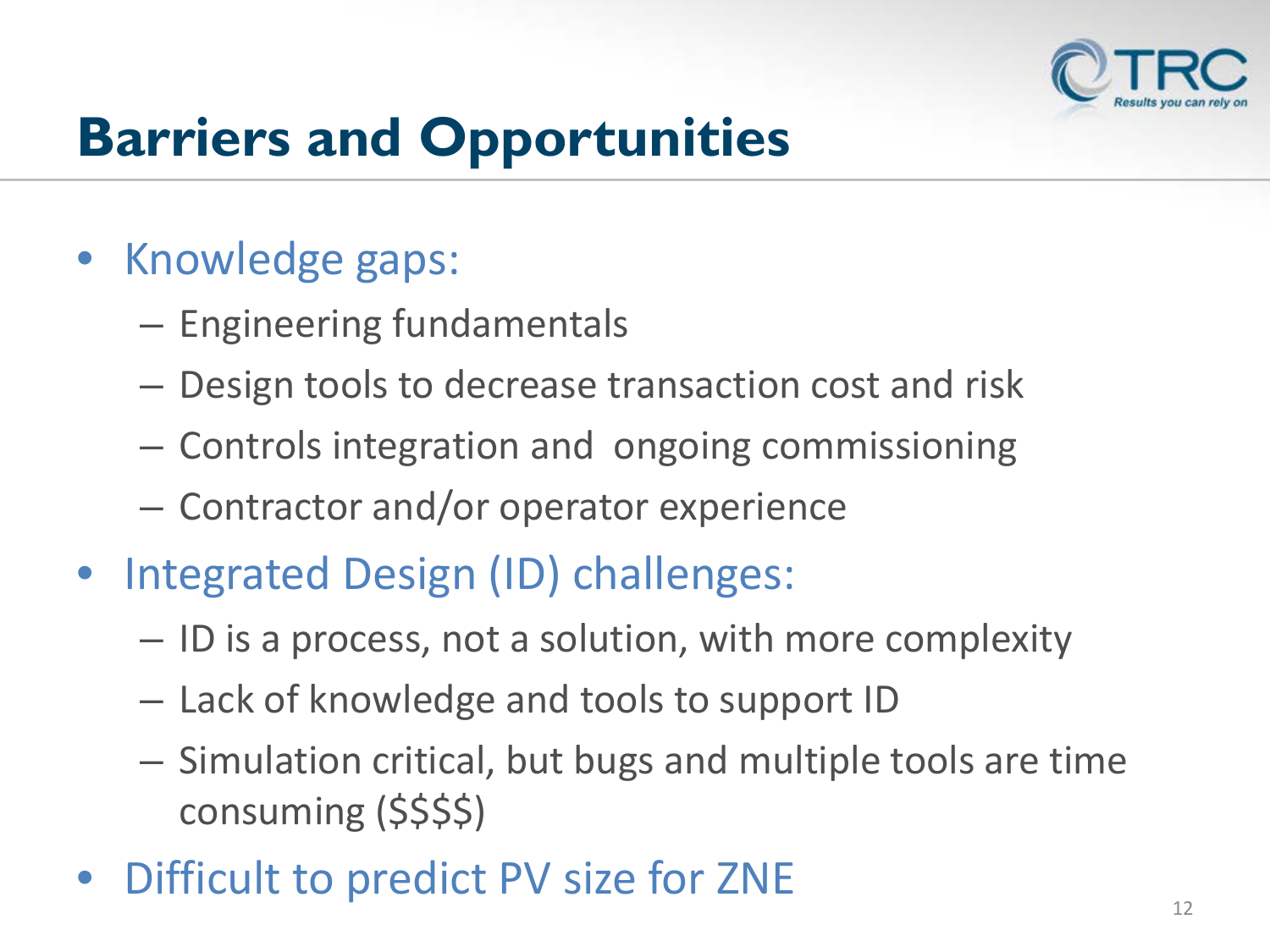

# **Recommendations**

- Candidates for research and Incentive Programs to support market adoption  $---$ 
	- Integration and scalability is critical to move these measures into standard practice
- Support and enable integrated design (ID)
	- ID process and packages of measures important for achieving deep efficiency cost effectively
	- Identify ID packages and best practices
	- Develop ID analysis tools e.g. pre-defined parametric analysis including cost effectiveness
- Improve energy predictions to size PV for ZNE
	- Benchmarking
	- Plug load and behavior libraries closer to reality

Natural ventilation design Mixed-mode systems Comfort performance simulation Radiant cooling design Daylighting design and control Task-ambient strategies Occupant responsive controls Controls integration/optimization Ongoing Commissioning & EIS